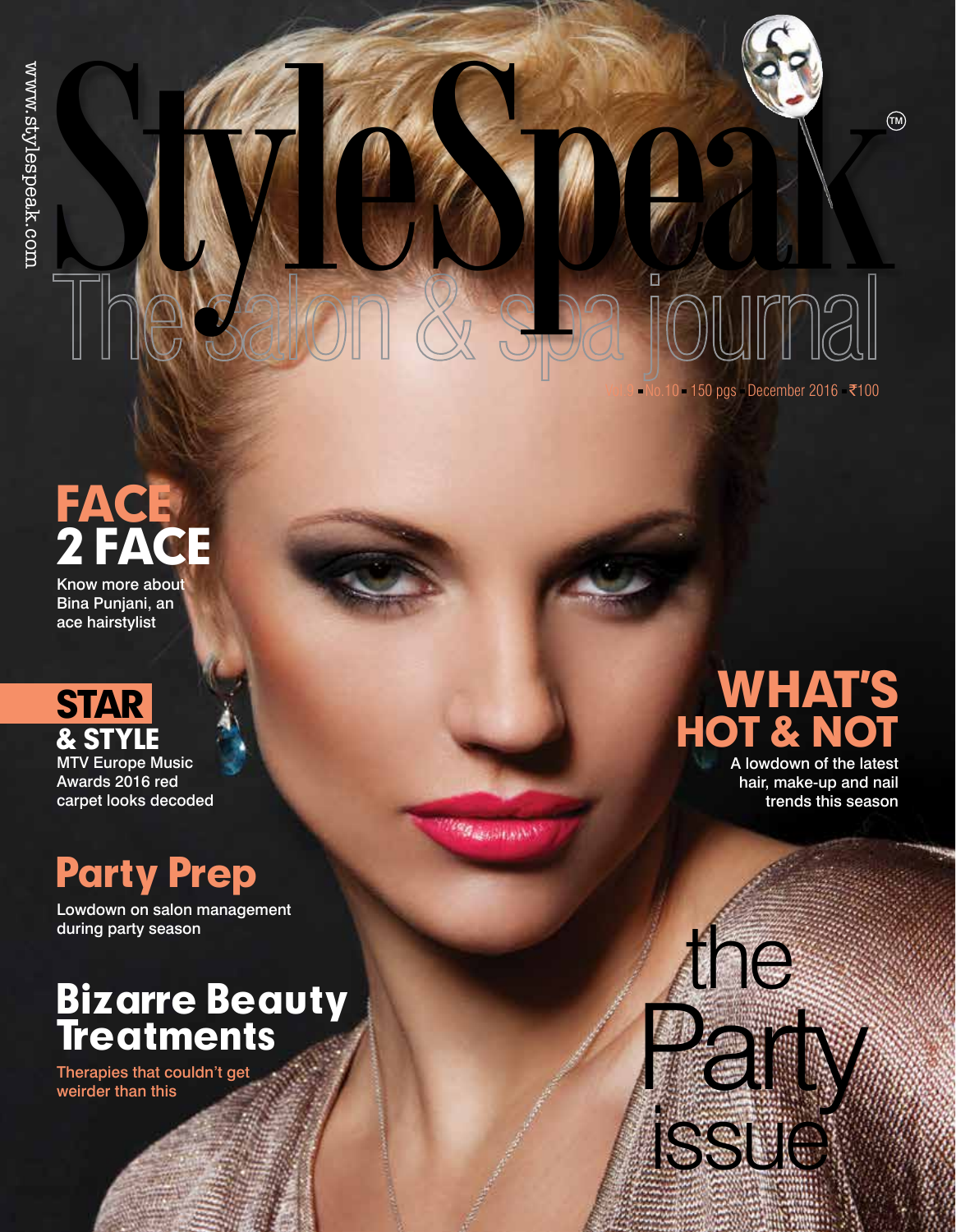ss | spa*Review*

# LUXE OCEAN Escape to the Spa by Indulgence

JW in Bengaluru for a pampering extravaganza

Words | Bindu Gopal Rao



pa by JW is a health and<br>wellness destination, designe<br>to restore a natural state of<br>equilibrium. The six treatment<br>rooms, sauna, steam, whirlpool and a pa by JW is a health and wellness destination, designed to restore a natural state of equilibrium. The six treatment state-of-the-art fitness centre set the scene at the Spa by JW. Coupled with plush decor and a serene ambience, the spa is designed to give you a holistic healing experience. There are a host of spa treatments inspired by Indian, Western and Asian therapies.

In an effort to bring spa rituals from across the globe to Bengaluru, Spa by JW has introduced two exquisite therapies - Indocéane Spa Ritual and Polynesian Spa Journey to its already impressive repertoire of therapies. I was suggested the latter and told that 2 hours of blissful relaxation awaited me!

#### Relax & Rejuvenate

Located on the wellness floor alongside the pool and the gym, the spa is an

oasis of calm. I was led to a quiet room to fill in the consultation form that asked me if the therapist must be aware of any medical condition. As I filled the form, a cold towel and cold tea (a delicious concoction of lemon, ginger, mint and honey) was served. My therapist Jyotika was ready and ushered me into a large room that had separate sections for treatment, hydro bath and a changing area complete with a number lock cupboard!